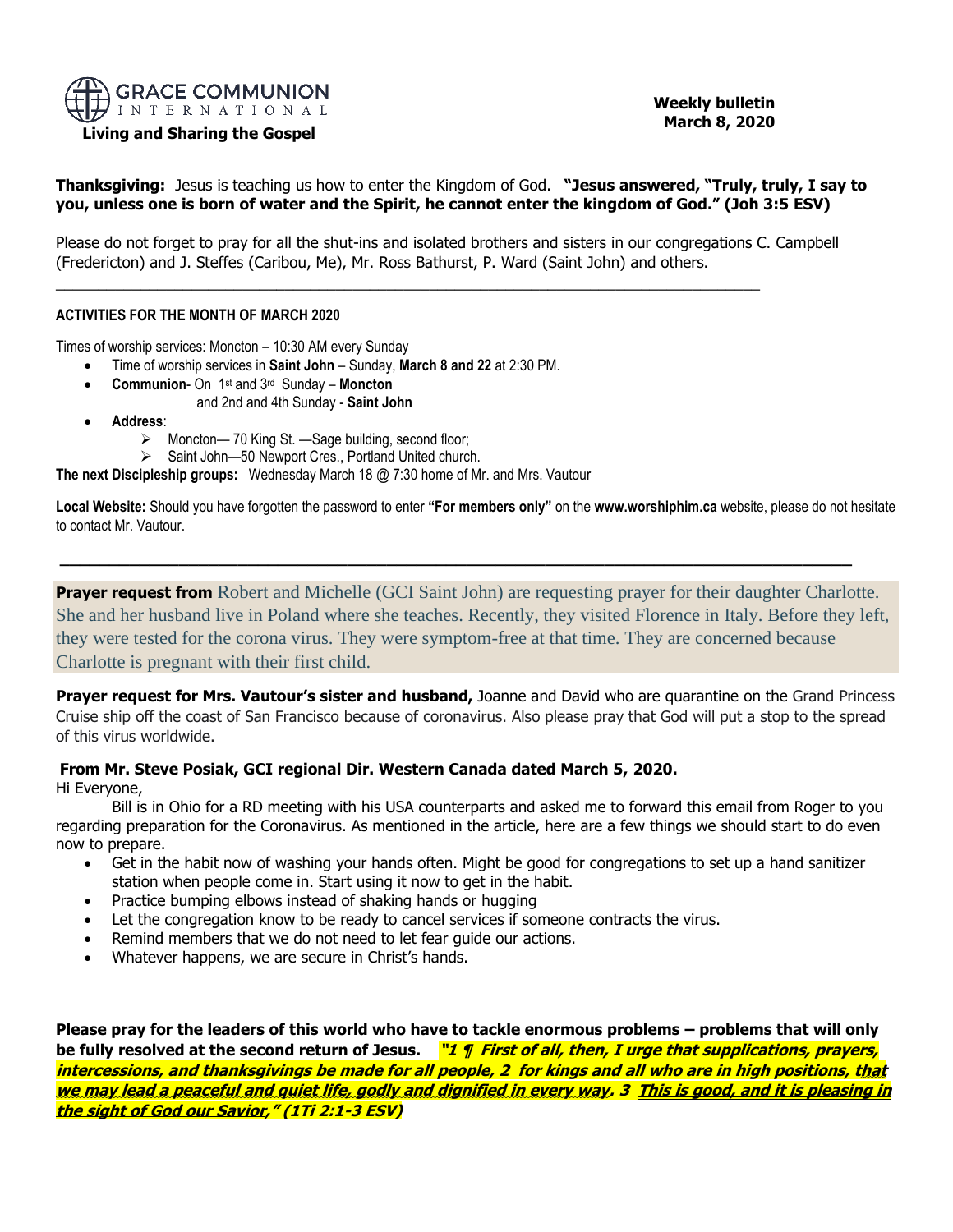**Please pray for all the Christian churches in Canada**, that we may all grow in the grace and knowledge of our Saviour Jesus.

**Prayers for GCI across the world**: that we will walk in God's will for us and that we will see, understand and participate in his work as He guides the leadership, Mr. Williams, GCI Director, Mr. Bill Hall, Canadian Director and all the others in leadership wherever they may be.

## **The Role of Grace in Marriage with Max Lucado – excellent presentation**

\_\_\_\_\_\_\_\_\_\_\_\_\_\_\_\_\_\_\_\_\_\_\_\_\_\_\_\_\_\_\_\_\_\_\_\_\_\_\_\_\_\_\_\_\_\_\_\_\_\_\_\_\_\_\_\_\_\_\_\_\_\_\_\_\_\_\_\_\_\_\_\_\_\_\_\_\_\_\_\_\_\_\_\_\_

<https://www.youtube.com/watch?v=iuo-zGChYGY&feature=youtu.be>(58 min)

## **\_\_\_\_\_\_\_\_\_\_\_\_\_\_\_\_\_\_\_\_\_\_\_\_\_\_\_\_\_\_\_\_\_\_\_\_\_\_\_\_\_\_\_\_\_\_\_\_\_\_\_\_\_\_\_\_\_\_\_\_\_\_\_\_\_ [A THEOLOGICAL ETHIC,](https://nam04.safelinks.protection.outlook.com/?url=http:%2F%2Ffeedproxy.google.com%2F~r%2Fgci%2FzGUy%2F~3%2FESBIsYJgOIg%2Ftheological-ethic-1.html%3Futm_source%3Dfeedburner%26utm_medium%3Demail&data=02%7C01%7C%7C564864a839a54ff3336a08d7c1b2ea41%7C84df9e7fe9f640afb435aaaaaaaaaaaa%7C1%7C0%7C637190846482491119&sdata=7pvWY6AvC%2F0zl74qmOaGINQcNJozGUfIM%2FtiWcjXH9g%3D&reserved=0) part 1 (GCI Surprising God Blog)**

Posted: 05 Mar 2020 03:52 PM PST

This is the first post in a series on theological ethics. It's adapted from the lecture "**What is a Theological Ethic?"** by **[Grace Communion Seminary](https://nam04.safelinks.protection.outlook.com/?url=https%3A%2F%2Fwww.gcs.edu%2F&data=02%7C01%7C%7C564864a839a54ff3336a08d7c1b2ea41%7C84df9e7fe9f640afb435aaaaaaaaaaaa%7C1%7C0%7C637190846482501110&sdata=ciEXxNTNiKR3NCR2aFle4sQOzAhjMJI4rh6ohbGahRQ%3D&reserved=0)** President Dr. Gary Deddo.

How can we as pastors, teachers, parents and grandparents help those in our care learn to *think like Christ*, particularly in matters of ethics? The answer is that we help them develop a **theological ethic** -- a way of thinking (and behaving) that is grounded in and flows from one's knowledge of God (theology). But what does that look like, and why is it important? We will seek to answer these questions through the course of this series of posts.

## **Defining a theological ethic**

The theological ethic presented here is thoroughly biblical. Rather than picking out selected individual verses (proof-texting), it seeks to take into consideration the whole of the *biblical narrative* -- the entire history of God's interaction with his creation. Because the focus of that story is the person and work of Jesus, this theological ethic involves taking on *the mind of Christ* (Isaiah 40:13 and 1 Corinthians 2:16) which means developing a *Christian* worldview.

With that mindset, followers of Jesus learn to *perceive all reality as being from Christ*. From the vantage point of their reconciliation in Christ, they look back to the Fall then back to creation. They see, as the apostle Paul affirms, that creation was in Christ, through Christ and for Christ. They see that Christ came to save us from our fallen state, corrupted and captive to evil and threatened with destruction and even threatened with falling into non-being. From that vantage point they then look at the present -- life in the "present evil age" between the times of Christ's first and second advents. In this present reality they enjoy the first fruits of reconciliation, taking up their vocation as members of Christ's body, the church, which is in but not of the world, resisting evil. Finally, they look past the present to our ultimate hope  $-$  the consummation of all things when Christ returns to establish fully his rule and reign over all the [cosmos, the time when evil will be no more.](https://nam04.safelinks.protection.outlook.com/?url=https%3A%2F%2F1.bp.blogspot.com%2F-ftxovJCYw1w%2FXlu4jrmb4GI%2FAAAAAAAAEi0%2FhFGMQwUM7CUULtH3uPE4AY119uikccqtgCLcBGAsYHQ%2Fs1600%2F10042.png&data=02%7C01%7C%7C564864a839a54ff3336a08d7c1b2ea41%7C84df9e7fe9f640afb435aaaaaaaaaaaa%7C1%7C0%7C637190846482511085&sdata=tz6io09OVT07OMjMj2BgVlR8hhbuRLqG88YEj8OeUjI%3D&reserved=0)



**Creation Fall Reconciliation Redemption**

(adapted from "The Big Story of Scripture" at ChristianityToday.com) Perceiving reality (past, present, future) in this way, our actions, decisions and priorities begin to be formed within the four scenes of the biblical narrative: Creation, Fall, Reconciliation, and Redemption (illustrated above). This is the framework of reality as seen from God's perspective -- a reality that reaches from Ultimate Origin to Ultimate End. From this vantage point, we live out our discipleship in relationship to our Reconciler and Redeemer. This theological ethic (or call it a Christian worldview) accounts for each scene in the narrative, viewing the situation or issue at hand in light of the unfolding of the history of the cosmos in accordance with God's providential, good purposes put forth in Jesus to rehead (re-unite) all things under Jesus Christ (Ephesians 1:10, NET) [1].

### **The entire story is about the grace of God**

God's plan and purpose to re-head all things in Christ is about the grace of God that comes to us from the good and gracious triune God in myriad ways, though always through Jesus. Creation itself is an act of God's grace in the sense that it is good and freely given (not earned or deserved). That God has only good purposes for his creation is also a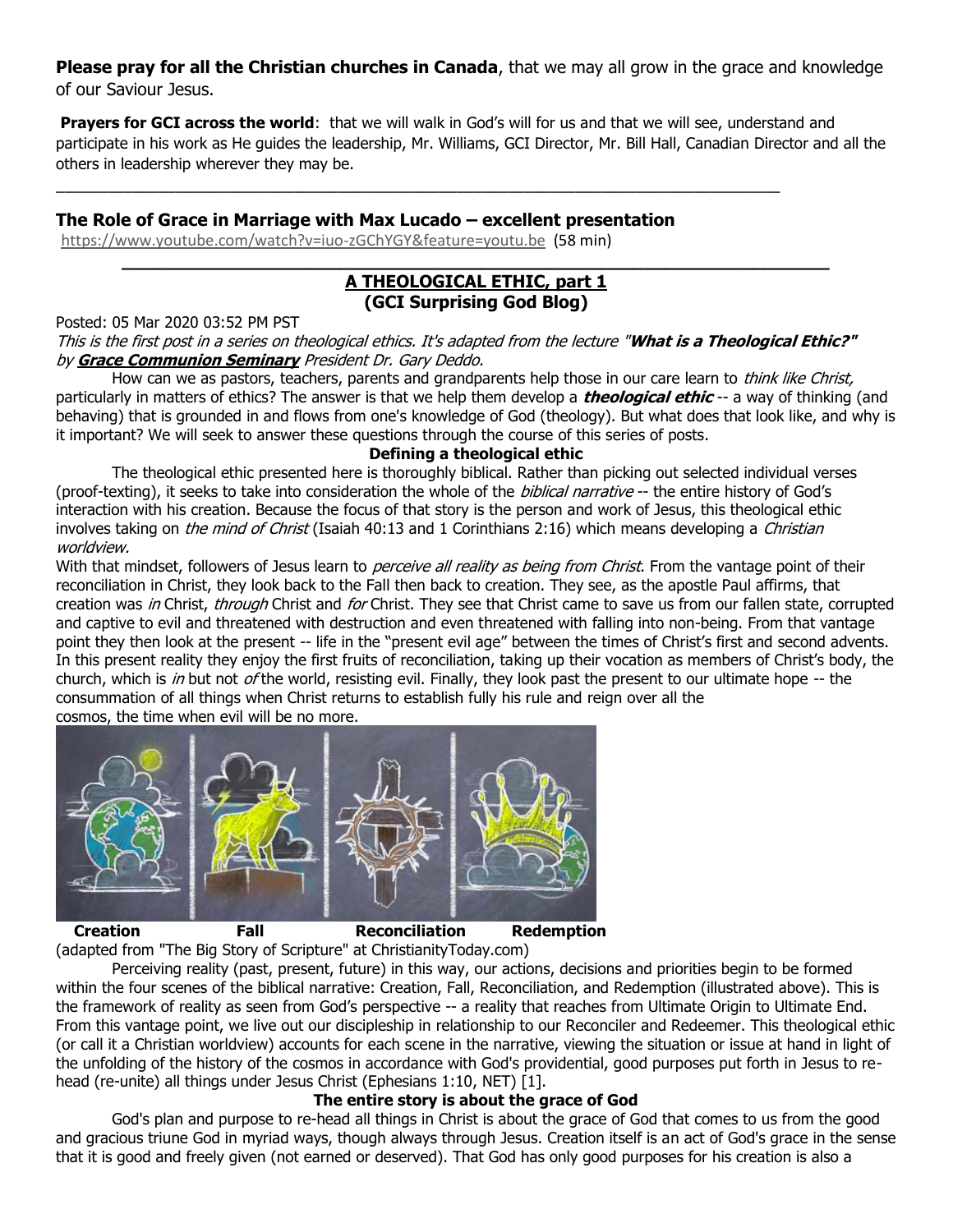grace. We see this in the creation accounts in Genesis, where we find creation rescued from the undifferentiated darkness of chaos and disorder. God's grace then unfolds as God gives creation a multi-dimensional structure with ordered interrelations between a host of parts: sun and moon; regions of water, earth and their various inhabitants; with the arrangement of created things in accordance to their kinds, then ordered within those kinds (e.g. male and female); and ordered within their regions (birds of air, fish of the sea, etc.).

When all these spheres of creation are properly interacting or relating, we find *fruitfulness* -- life leading to more and abundant life. All this reflects the goodness and grace of God. His creation is good -- very good, the fruit of the relations of the Father, the Son and the Holy Spirit: God the Father, speaking through the Word, with the Spirit brooding over it all to bring about a living creation.

Sadly, the good creation of the gracious triune God fell -- became alienated from God -- resulting in disorder and discord. But God anticipated this event and provided for the reconciliation, restoration and reordering of the created cosmos through the One who would be the offspring of Eve, the One who would crush the head of the deceiving, evil serpent. We later learn in Scripture that this One is Jesus, born of Mary, the second Eve. His birth is not the end of the story, for the ultimate restoration and perfection of God's good creation comes through Jesus' life, ministry, suffering, death by crucifixion, burial, resurrection, ascension and sending of the Holy Spirit. And there is yet more to come, which we learn about in the eschatological passages of the New Testament, culminating in what we are told in the book of Revelation.

### **Living in accordance with a theological ethic**

So that's a theological ethic --- more precisely a Christian theological ethic. But how do we live it out in daily life? The answer is that we do so by *thinking with the mind of Christ*, which means taking fully into account the four scenes in the aforementioned biblical story. Grounded in that narrative, with its focus on who God is and therefore who we are in relation to God, we note the Bible's many commands and directives related to ethics. Though we understand that these instructions are not arbitrary, we note that they are given in a particular *context*, namely that of the outworking of the grace of God in creation, the fall, our current state of being reconciled and being sanctified, and in hope of ultimate redemption (the aforementioned four scenes in the biblical narrative).

Within the context of this narrative framework, the Bible addresses what it means to be a human being who lives in right relationship with others, in ways that glorify God. In Scripture we find a rich, multi-leveled unfolding of what it means to be a human being created according to Jesus Christ, the image of God, and of our being recreated according to that image as members of the body of Christ in hope of ultimate redemption. That revelation, when put together within the narrative framework, fills out the *indicatives of grace* (who we are in Christ, our identity), which gives rise to the *imperatives of grace* (God's instructions concerning ethical behavior). This grace-based, Christ-centered revelation then shapes our thinking concerning all matters of ethics. Below is an example of this shaping as it pertains to sexual ethics.

The Foundations of a Christian Theological Sexual Ethic



Let's unpack the diagram above, one level at a time:

- **Level 1:** We begin at the bottom of the diagram with the essential foundation -- the triune God, who we know to be good and gracious. This is where all truly theological reasoning begins. We are reminded here that all human beings were created by this God, according Jesus, the God-man who is the true image of God.
- **Level 2:** Here we are reminded that we humans have our being, our identity in Jesus. In him we have our belonging, meaning, significance, security and destiny. Jesus (whether we know it or not) is our life.
- **Level 3:** Here we see that we are to live out of (in accordance with) our identity in Christ, an identity given to us as a gift of grace. This living involves how we relate with both God and people; it involves our relationship with ourselves and everything else.
- Level 4: Here we see that we live out our identity in Christ as members of his body, the church. Ethics in all areas of life involves

living in community.

- **Level 5:** Here we see that it is within the structure established by the first four levels that we then (and only then) identify as being married or unmarried (single).
- **Level 6:** At this level, which is built upon (and so grounded in) all that underlies it, we arrive at a comprehensive theological sexual ethic.

The commands, instructions and exhortations found in the New Testament make little sense unless viewed from the perspective indicated by this diagram with its six levels -- a perspective that speaks to God's intentions for humanity, including the reconciling work of Christ in answer to the fall. It is in accordance with this theologically formed ethic that